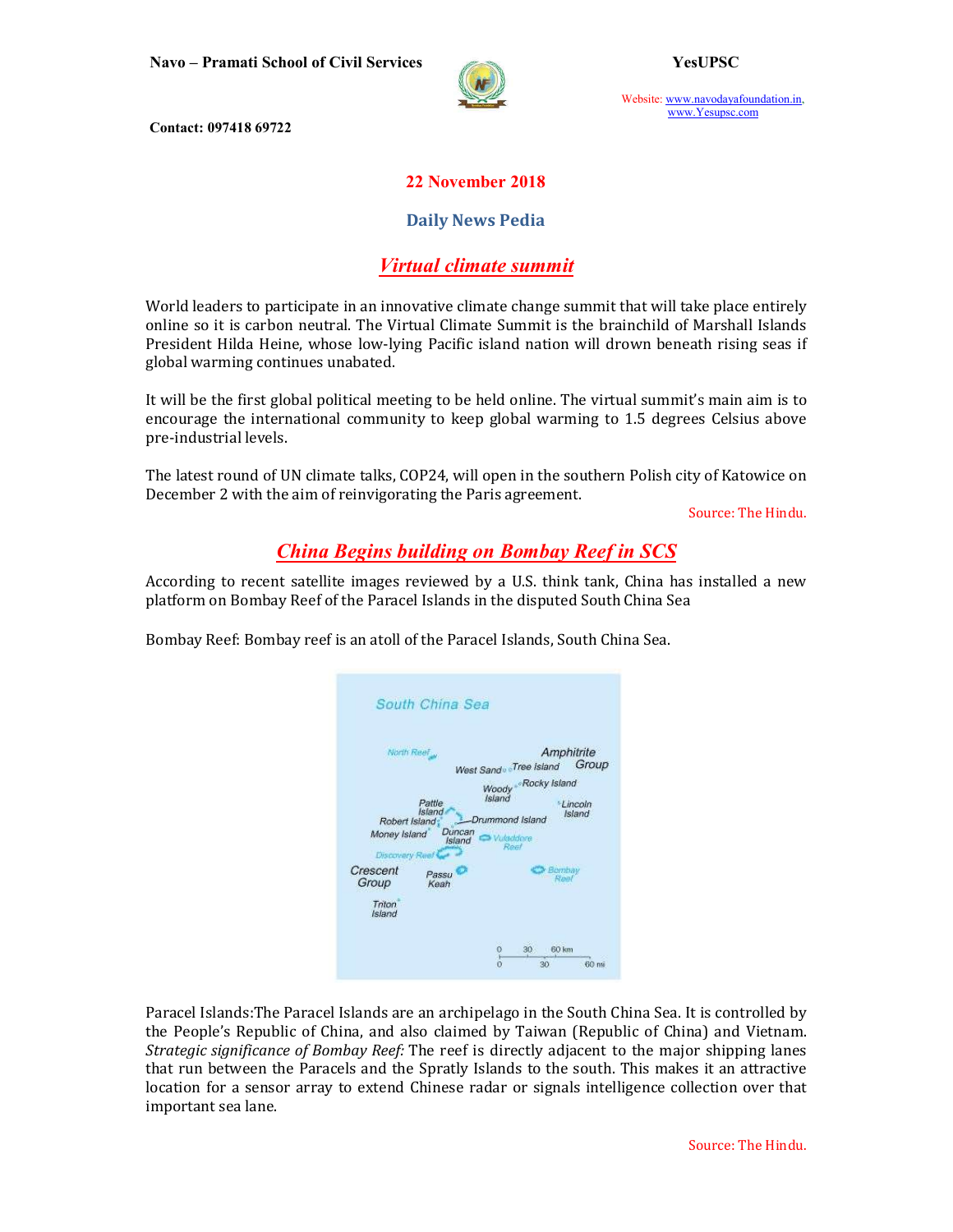# Institution's Innovation Council (IIC)

Union HRD Ministry has launched the 'Institution's Innovation Council (IIC) program under Innovation cell of MHRD in New Delhi.

Aim: To foster the culture of Innovation in all Higher Education Institutions (HEIs) across the country.

It is a significant step in institutionalizing innovation and developing a scientific temperament in the country. More than 1000 Higher Education Institutions (HEIs) have already formed IICs in their campuses and enrolled for the IIC network managed by MHRD's Innovation cell. Indian universities are setting up research centers through 'Institution's Innovation Council (IIC) program to improve global innovation ranking in next 2-3 years through this initiative.

Source: PIB.

## Sentinelese Tribals

The Sentinelese, a negrito tribe who live on the North Sentinel Island of the Andamans, have not faced incursions and remain hostile to outsiders. The inhabitants are connected to the Jarawa on the basis of physical, as well as linguistic similarities.

Based on carbon dating of kitchen middens by the Anthropological Survey of India, Sentinelese presence was confirmed in the islands to 2,000 years ago. Genome studies indicate that the Andaman tribes could have been on the islands even 30,000 years ago.

The Govt. of India issued the Andaman and Nicobar Islands (Protection of Aboriginal Tribes) Regulation, 1956 to declare the traditional areas occupied by the tribes as reserves. It prohibited entry of all persons except those with authorisation. Photographing or filming the tribe members is also an offence. The rules were amended later to enhance penalties. But restricted area permits were relaxed for some islands recently.

The Sentinelese has been fiercely hostile to outside contact. But in 1991 they accepted some coconuts from a team of Indian anthropologists and administrators. Some researchers argue that the Sentinelese have been mostly left alone even from colonial times, unlike other tribes such as the Onges, Jarawas and Great Andamanese, because the land they occupy has little commercial attraction.

Source: The Hindu.

## Compulsory registration for non-ECR category

Passport holders with non-Emigration Check Required (non-ECR) status will soon have to get themselves registered with the Ministry of External Affairs before taking up jobs abroad. The rule, which takes effect on January 1, is said to be aimed at the welfare of Indians going abroad. It applies to jobs in 18 countries, including the six Gulf Cooperation Council nations, which have the largest number of expats.

Category of passengers: The non-ECR category of passengers includes Indians paying income tax and those with educational qualification above matriculation.

As of now only ECR category passport holders were required to get emigration clearance from the office of the Protector of Emigrants to seek employment abroad.

Navo – Pramati School of Civil Services YesUPSC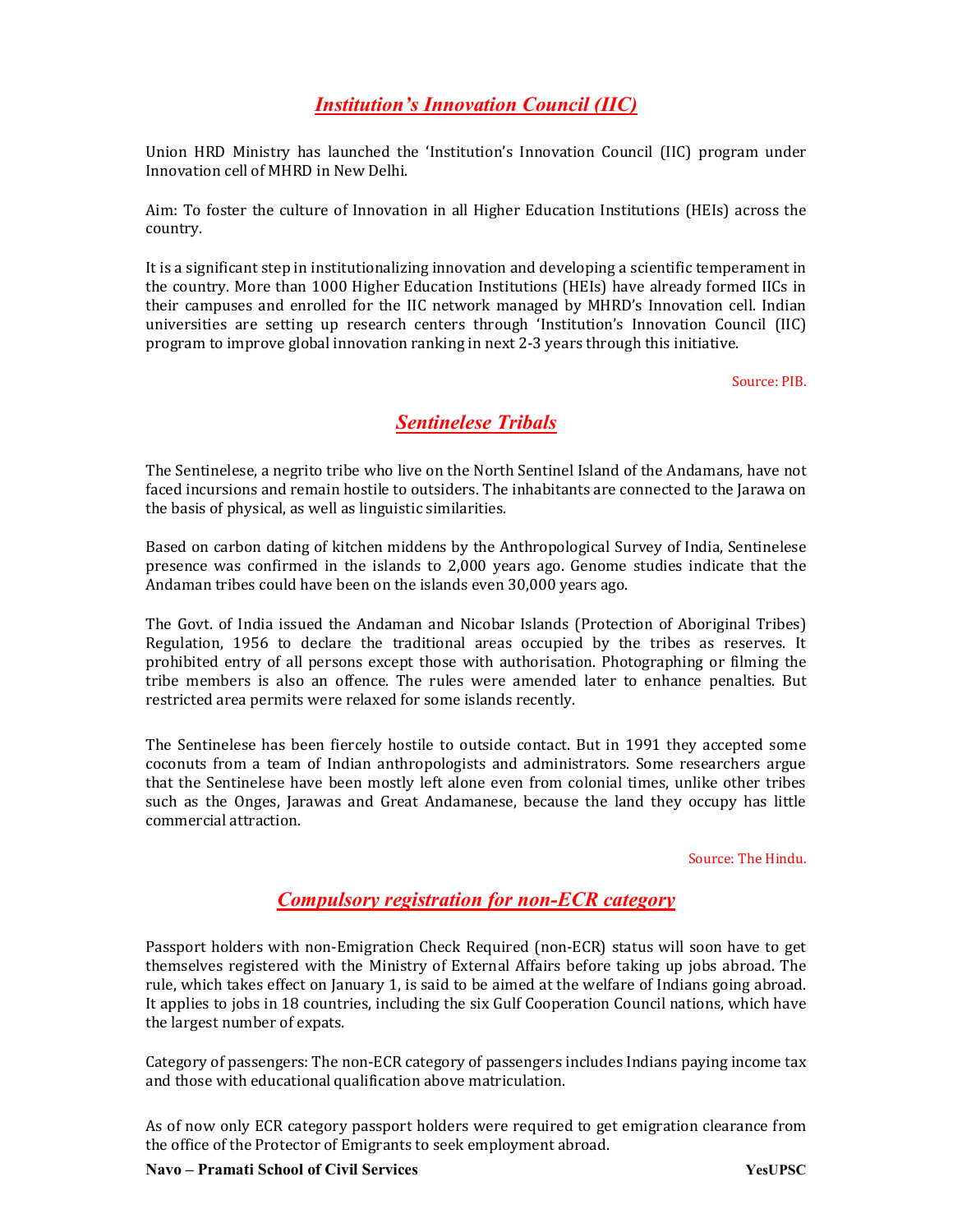All those seeking employment will have to register online via the website emigrate.gov.in. Those failing to register at least 24 hours prior to actual departure will be off-loaded at the airports. For all other visa categories, there is no change in existing procedures.

The objective of the directive is to protect workers with higher educational qualification from not getting into blue collar jobs. Previously only ECR stamped passport holders had to go through the mandatory e-migrate registration since 2015.

However, not all blue collar workers are in the ECR category as it was evident in the number of people taking up employment in United Arab Emirates, Saudi Arabia, Kuwait, Sultanate of Oman and Qatar.

Source: The Hindu.

# Editorial

To Read

#### Getting justice for Asia Bibi

How Pakistan must win the battle of narratives to counter Islamist sectarians

Last month, the Pakistan Supreme Court acquitted Asia Bibi, a Christian woman accused of blasphemy, citing lack of evidence. The verdict must rank as the boldest in the chequered history of Pakistan. The judges showed remarkable courage in going against the far-right ideology responsible for the extralegal lynching of an estimated 60 persons accused of blasphemy since 1990.

Indeed, in 1997, a judge of the Lahore High Court, Arif Iqbal Bhatti, who had dismissed a blasphemy case against two Christians, was killed. So were Salman Taseer, the outspoken Governor of Punjab, and Shahbaz Bhatti, Pakistan's Federal Minister for Minority Affairs, in January and March of 2011, respectively. Both of them were critical of the blasphemy laws and had defended Ms. Bibi.

#### Surrender of the Pakistani state

True to form, the Pakistani clerics' reaction to Ms. Bibi's acquittal was brutal. Thousands of their weapon-wielding henchmen blocked roads and burnt vehicles shouting "Hang Asia" slogans. Pir Muhammad Afzal Qadri, senior leader of the radical outfit Tehreek-e-Labbaik Pakistan (TLP), not only incited an insurrection against Pakistan Army Chief General Qamar Javed Bajwa, but also openly called for the assassination of the Supreme Court judges who discharged Ms. Bibi. If that was not horrific enough, he hurled an antisemitic slur at Prime Minister Imran Khan and sought the dismissal of his government. All this in the name of the Prophet whom the Quran calls Rahmat al lil aalameen (Mercy unto humanity)!

Such was the savageness of the clerical backlash that the government capitulated within two days of the verdict. This resulted in Pakistan's Religious Affairs Minister and the Law Minister of Punjab signing an agreement with the TLP. One of the two TLP signatories was Mr. Qadri.

Under the deal, the government agreed to take immediate steps to prevent Ms. Bibi from leaving the country and promised not to contest the review petition filed against the verdict. Also, the arrested protesters would be released without delay and violence against them investigated. The only concession that could be extracted from the TLP was a deceitful ma'azarat (apology) to those who feel its activities had hurt them. The surrender of the Pakistani state could not have been more abject.

One fails to understand why Pakistan is constrained to pander to every whim of the extremists, especially when they do not enjoy popular support. The TLP, which has been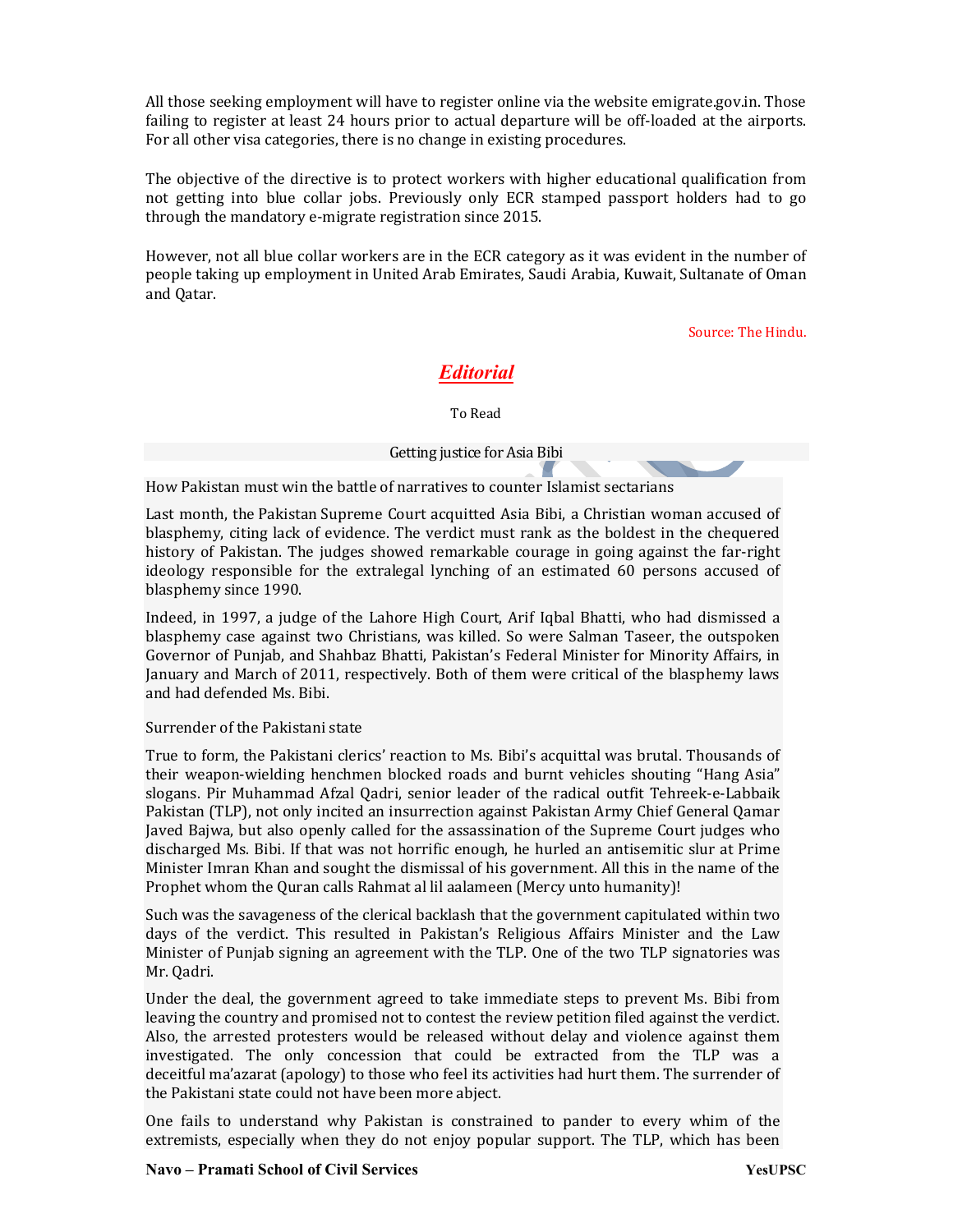consistently holding the state to ransom, did not win a single seat this year in the National Assembly despite fielding more than 170 candidates. The only inference that could be drawn from this is that an overwhelming majority of the Pakistani electorate does not subscribe to the medievalism of religious parties. Yet, the radicals can be seen dictating terms to even the powerful Pakistani military.

Some commentators attribute this to the belief that Pakistani citizens are not moderate. The argument is, if the extremists are not winning seats, it is because the mainstream parties have appropriated the discourse of the religious right on issues like blasphemy and women's rights. This reasoning is too simplistic. If, as alleged, the people of Pakistan had really been comfortable with radicalism, they would have backed authentic religious groups which hope to desecularise Pakistan. They would not have voted to power a mainstream party which only opportunistically resorts to the language of political Islam.

#### A conundrum explained

What explains this conundrum? The answer could lie in the Constitution which declared Pakistan to be an "Islamic Republic" perhaps without fully ascertaining if that was really "the will of the people of Pakistan" as the Preamble claims. The fact is, even Mohammad Ali Jinnah did not envision the state he was creating as a theodemocracy although he wanted Pakistan's Constitution to embody the "essential principles of Islam" such as equality, justice and fair play, which is totally different from making Islam the state religion.

In Creating a New Medina, Venkat Dhulipala points out that Jinnah considered Muslims in the "majority provinces" a nation only because they constituted a numerical majority in a contiguous piece of territory. On the other hand, he refused to accord the status of a "national group" to Muslims in the United Provinces because they were "scattered". In other words, there is no evidence to claim that Jinnah's definition of a nation was based on religion.

Yet, soon after his death, the Objectives Resolution (adopted in March 1949 and now part of the Pakistan Constitution) proclaimed inter alia that "sovereignty over the entire universe belongs to Allah Almighty alone and the authority which He has delegated to the State of Pakistan, through its people for being exercised within the limits prescribed by Him is a sacred trust." Several provisions of the Constitution echo these views. Article 31, for instance, expects the state to take steps to enable Pakistani Muslims to live in accordance with the basic concepts of Islam and help them understand "the meaning of life according to the Holy Quran and Sunnah." From a Muslim point of view these assertions are justified. But the question is, on whose interpretation of the Quran and the Sunnah would "the limits" prescribed by Allah be determined and enforced? Who has authorised Pakistani theologians to hang a person for a crime she has not committed, especially when that crime does not carry the death penalty in Islam?

With fatwas of kufr (apostasy) and threats of assassination hanging over them like a sword of Damocles, the people and secular politicians of Pakistan cannot be expected to boldly speak out against the views of the rampaging clerics. Even the Supreme Court judges who acquitted Ms. Bibi thoughtfully began their ruling with the Kalima-e-shahaadat (the testimony of faith). But it was of no avail. The fatwa of apostasy was nevertheless issued against them.

The only way to reclaim Islam from the radicals is to dismantle their blinkered narrative by questioning the juristic devices of abrogation, sectarian consensus, exegetic rationales, and eisegesis. Through these instruments, Quranic verses and Prophetic hadeeses are either arrogantly repealed, semantically stifled, or gratuitously expanded to rationalise narrow sectarianism in the name of preserving the Shariah.

Simultaneously, a massive intellectual effort must be mounted to mainstream a concept of Quranic hermeneutics that is consistent with the core values of Islam: justice, fairness, equality, freedom of religion, moderation, kindness and mercy. The subjugation of the medievalists is almost entirely dependent on winning this battle of narratives.